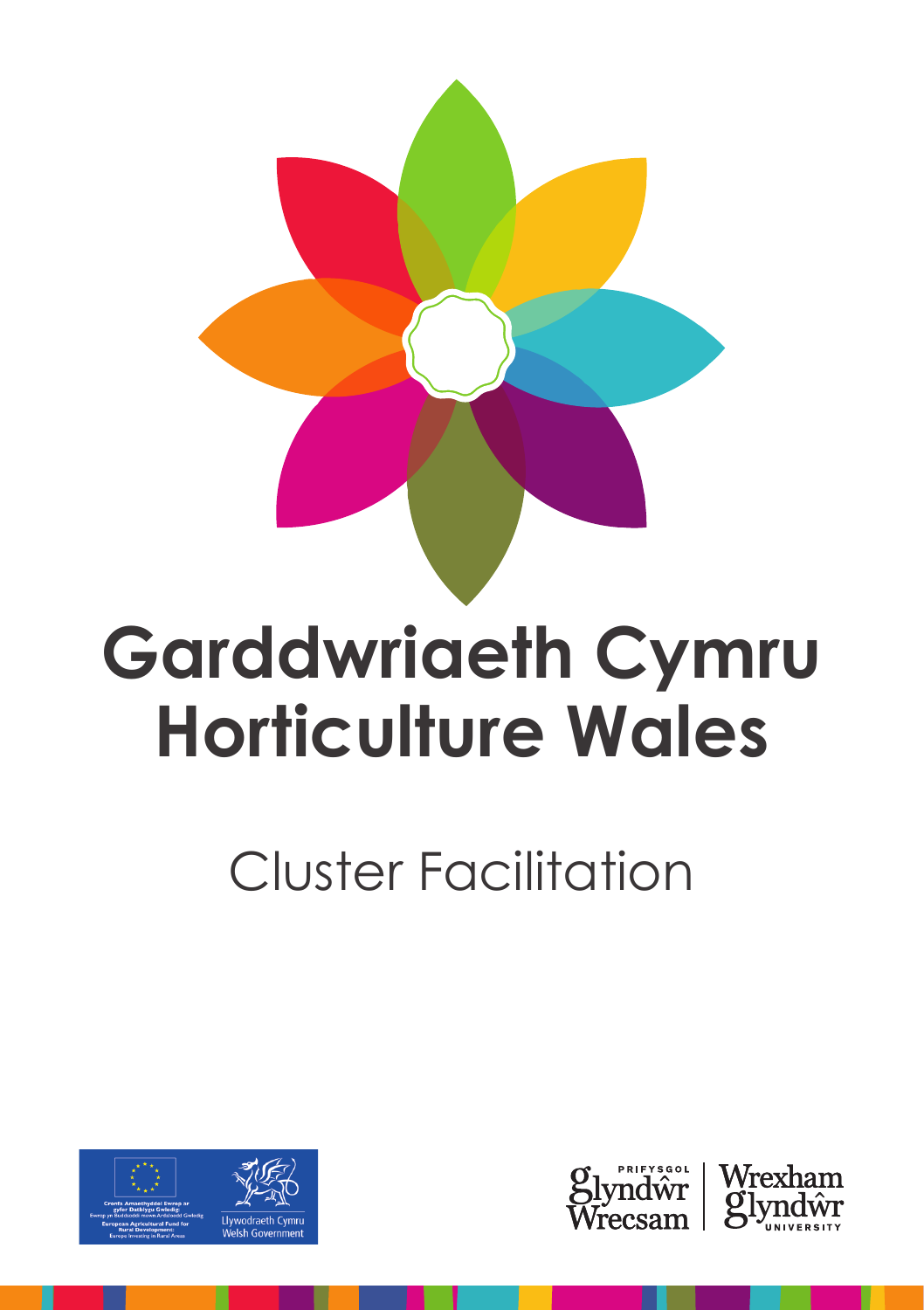# **Introduction**

Horticulture Wales is a pan-Wales project supporting Welsh horticultural businesses to reduce waste, improve product shelf life and optimise economic returns through knowledge exchange, collaboration and supply chain development.

Facilitating the creation of regional Clusters within the horticulture sector forms part of the project's activities, as a tool to disseminate information, enable collaboration and knowledge sharing across Wales.

Building on the vast experience and knowledge gained by Ifor Ffowcs-Williams, Horticulture Wales has created this model which the project will follow to help facilitate, and establish three clusters throughout Wales.

*Today's economy is about speed, flexibility and connectivity in an environment where innovation and economic growth are geographically concentrated. Clusters and smart specialisations are cornerstones of this reality.* 

*The focus for economic development is shifting from the national level, shifting from support to industries and to individual firms. Today the emphasis is on the development of regions and their clusters. This bottom-up approach reflects that while companies may come and go, strong and evolving clusters provide economic stability to a region.* 

*Though clusters are a natural occurrence, the development of clusters does not need to be left to chance. Over the last two decades, cluster development has become a mainstream framework for regional development, especially across Europe, providing a centre stage strategy that addresses innovation, productivity and competitiveness.* 

Ifor Ffowcs-Williams, 2018.

# **Defining 'Clusters'**

Clusters are an umbrella concept. With variations in usage across industries, geography, and between academics, public agencies and private sector groups, 'clusters' are not a precisely defined term.

At its simplest level, a cluster is a group of firms that are operating in the same sector and are in close geographical proximity to each other.

A cluster may also have access to a range of support organisations such as, trade associations, chambers of commerce, technical and training institutes, government agencies, universities and schools.

A cluster, is therefore, more than just a group of firms. There may (or there may not) be close relationships between these different players.

#### **Defining Clusters**

*"Clusters are geographic concentrations of interconnected companies, specialized suppliers, service providers, firms in related industries, and associated institutions (e.g., universities, standards agencies, trade associations) in a particular field that compete but also cooperate."*  Professor Michael E. Porter (2000) Location, Competition, and Economic Development: Local Clusters in a Global Economy, Economic Development Quarterly.

Horticulture Wales will adopt this definition of 'Clusters' and will seek to create three geographical clusters. One in North Wales, one in Mid Wales and one in South Wales.

Each cluster will include growers, horticulturalists and suppliers, with representatives from the University providing support and input from external experts when required.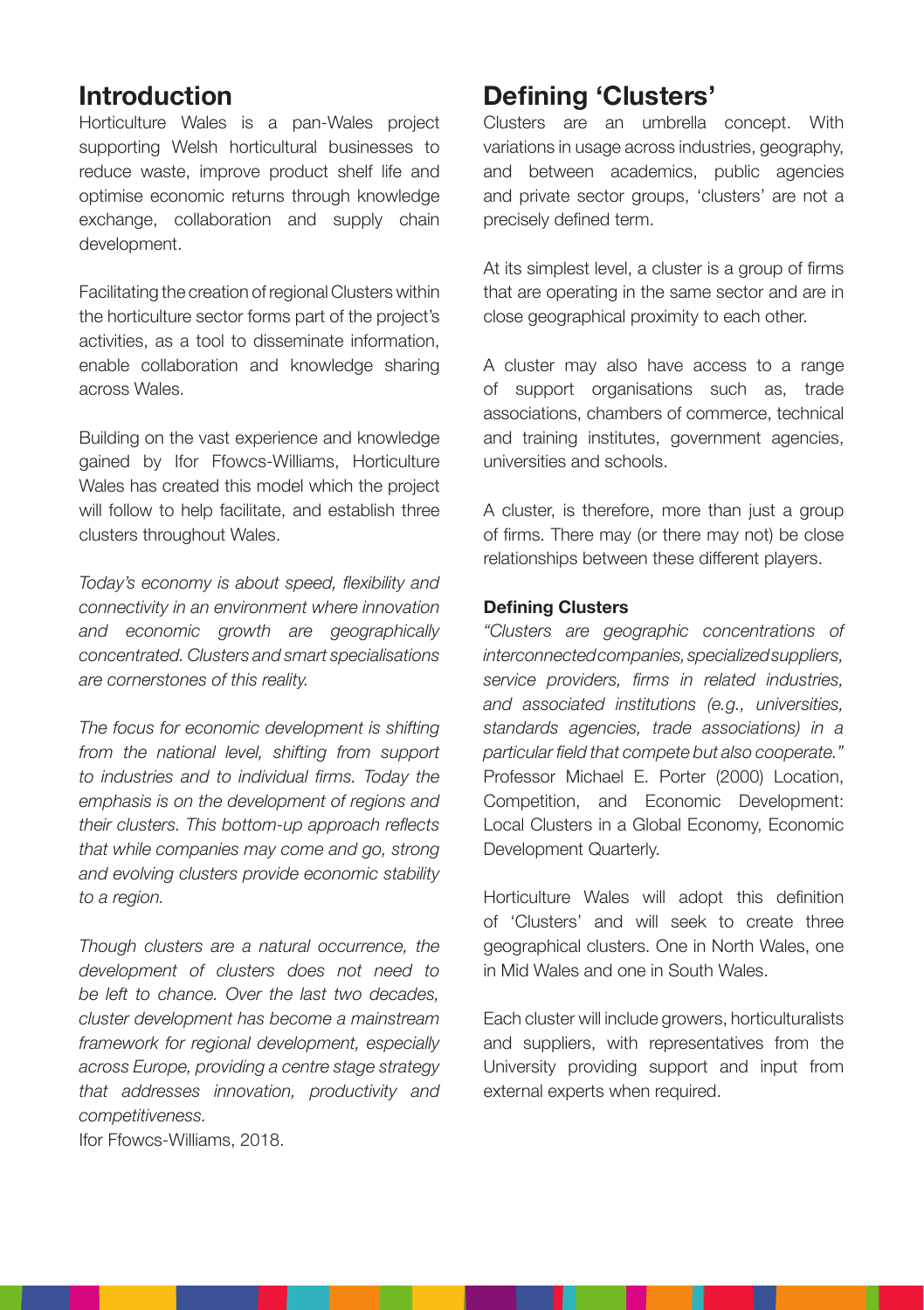# **Formulisation of Clusters**

The 12 Steps discussed within the Cluster Development Handbook have been reviewed and the Horticulture Wales project will adopt the main points and refine the model to suit the projects objectives and sector requirements. Therefore the project has developed and will follow 8 key steps based on the recommendations and accredited cluster development work of Ifor Ffowcs-Williams:

# **A. Process Relevance and Building the Base**



#### **Step 1: Introducing Relevance**

Social media campaigns and other promotional activity to advertise cluster membership opportunities.

Positioning cluster development to find common themes around project objectives.

Establishing engagement for future development.

#### **Step 2: Prioritising**

Communicate project objectives to cluster members

Agree sector and regional needs and initiatives.

Agree activities and set timelines.



#### **Step 5: Initial Strategy and Short Term Agendas**  Early actions and timelines.

Engaging with short term goals. Achievement of short term goals.

# **C. Extending the Base**



#### **Step 6: Launching, Promotion and Linking** Launch to celebrate initial

successes for individual clusters and promotion to others.

Working with the clusters to bring them together.

Create Case studies.

# **D. Sustaining Momentum**



### **Step 7: Long-term agenda**

Setting long term goals and direction.

Providing a platform for continuation after the Horticulture Wales project ends.

## **Step 8: Evaluation**

Has clustering made a difference? Outcomes and achievements. Reports created and fed back.



#### **Step 3: Cluster Governance and Ongoing Appraisal**  Setting and agreeing role

responsibilities.

Ongoing monitoring. Reporting Schedule agreed.

# **B. Creating Momentum**



#### **Step 4: Preferred Future** Broadly setting direction and

cluster aims.

Agreeing outcomes and achievements required across the cluster. Setting outcome timelines.

The Horticulture Wales project is a short term project, its main aim will be to facilitate the creation and early establishment of the three regional clusters, supporting them in their development, and providing businesses with a neutral environment to develop mutually beneficial relations, establish trust and find common ground. This will be through bridging gaps, undertaking research found to be needed within the sector/region, organising events to bring people together and to find information and guidance from other projects when required. The project will support these sustainable clusters which will continue post-project for the long term benefit of the sector.